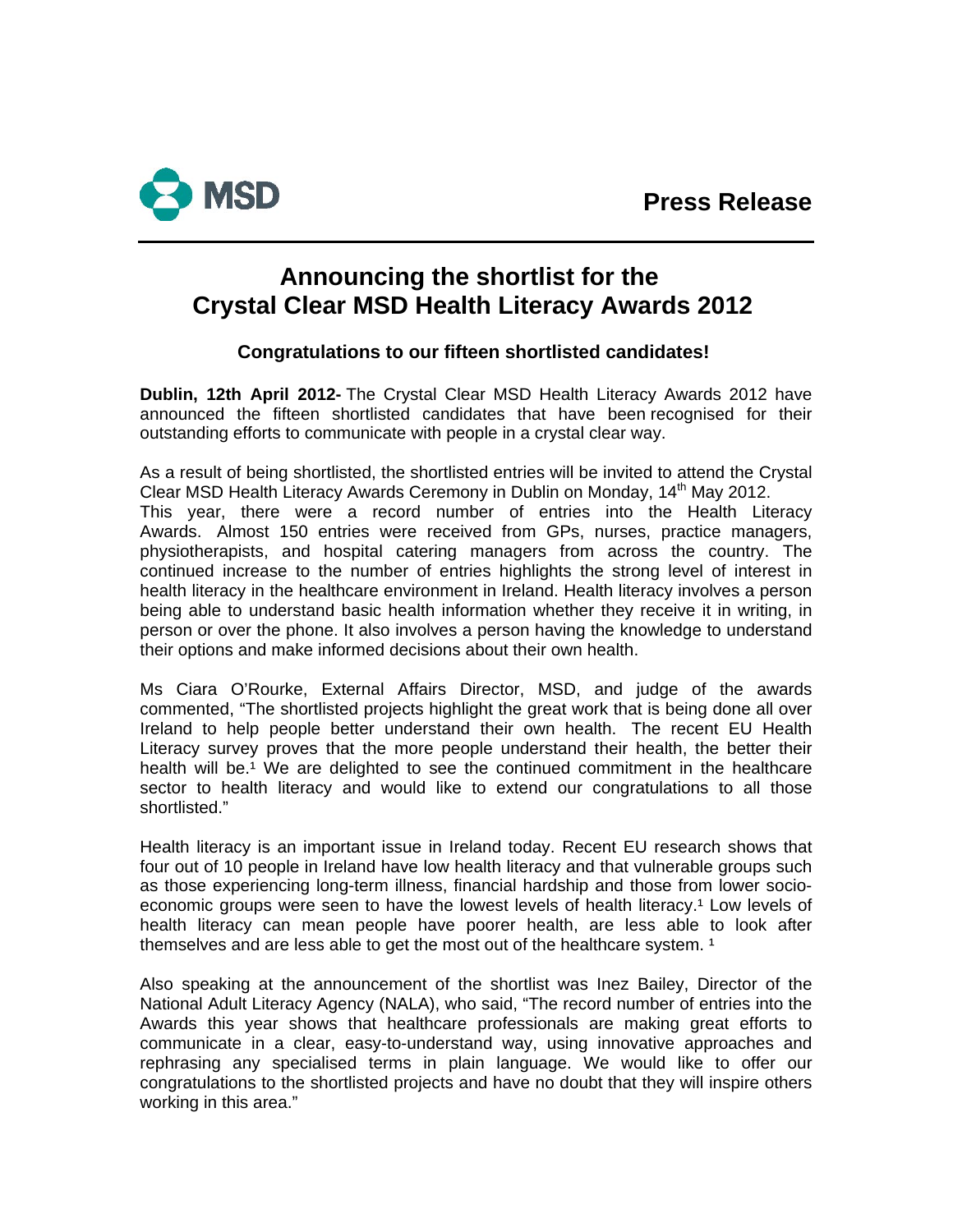The Awards are a partnership between MSD and NALA with representation on the judging panel from the Health Service Executive (HSE), the Health Information and Quality Authority (HIQA), UCD, a General Practitioner, NALA, and Trinity College, Dublin.

For further information on the Crystal Clear MSD Health Literacy Awards, log onto [www.healthliteracy.ie.](http://www.healthliteracy.ie/)

#### **Shortlist 2012**

#### **Best Project in General Practice**

- Dublin Institute of Technology (DIT) Student Health Centre. 'The No Umbrella Campaign'
- Mercer's Medical Centre. 'Travel Safely Information Booklet'
- Slievemore Clinic (Dublin Women's Clinic). 'Setting up of Free Information Evenings'

#### **Best Project in a Hospital**

- Ms Norma Deasy, HSE South and South Infirmary Victoria University Hospital, Cork 'Newborn Hearing Screening Programme'
- National Cancer Control Programme and National NCCP Lung Cancer Teams. 'NCCP Rapid Access Lung Clinic Patient Booklets'
- Ms Una O'Brien, Our Lady of Lourdes, Drogheda. 'Teen Mom 2 B 'Teen Breast Feeding'

#### **Best Project in the Community or in a Social Setting**

- Arthritis Ireland, 'My Health Organiser'
- Diabetes Ireland, Managing Chronic Health Conditions at School, a Resource Pack for Teachers and Parents
- National Cancer Screening Service (NCSS), Northside Community Health Initiative (NICHE) 'The Bra Project' – An arts for health project for the promotion of breast awareness and screening.

#### **Best Health Promotion Project**

- Ms Maeve Cusack, National Cancer Screening Service (NCSS). 'Bespoke cancer screening training for community health workers in the Traveller Community'
- Mr Martin Grogan, HSE South Health Promotion Department. 'Busy Bodies' Adolescent Development Programme (Teacher and Parent Packs)'
- Dr Fenton Howell, Health Service Executive, Tobacco Social Marketing Working Group, 'QUIT Campaign'

#### **Best Health Communication Through Journalism**

- Ms Deirdre Reynolds, Irish Independent, 'At 33, I thought I was too young to get breast cancer – but I was wrong'
- Mr Conor McGinnity, Ms Nicoline Greer and Mr Liam O'Brien, RTE Radio 1, 'My Dad's Depression'
- Ms Catherine Shanahan, Irish Examiner Publications, 'Prader willi syndrome piece'